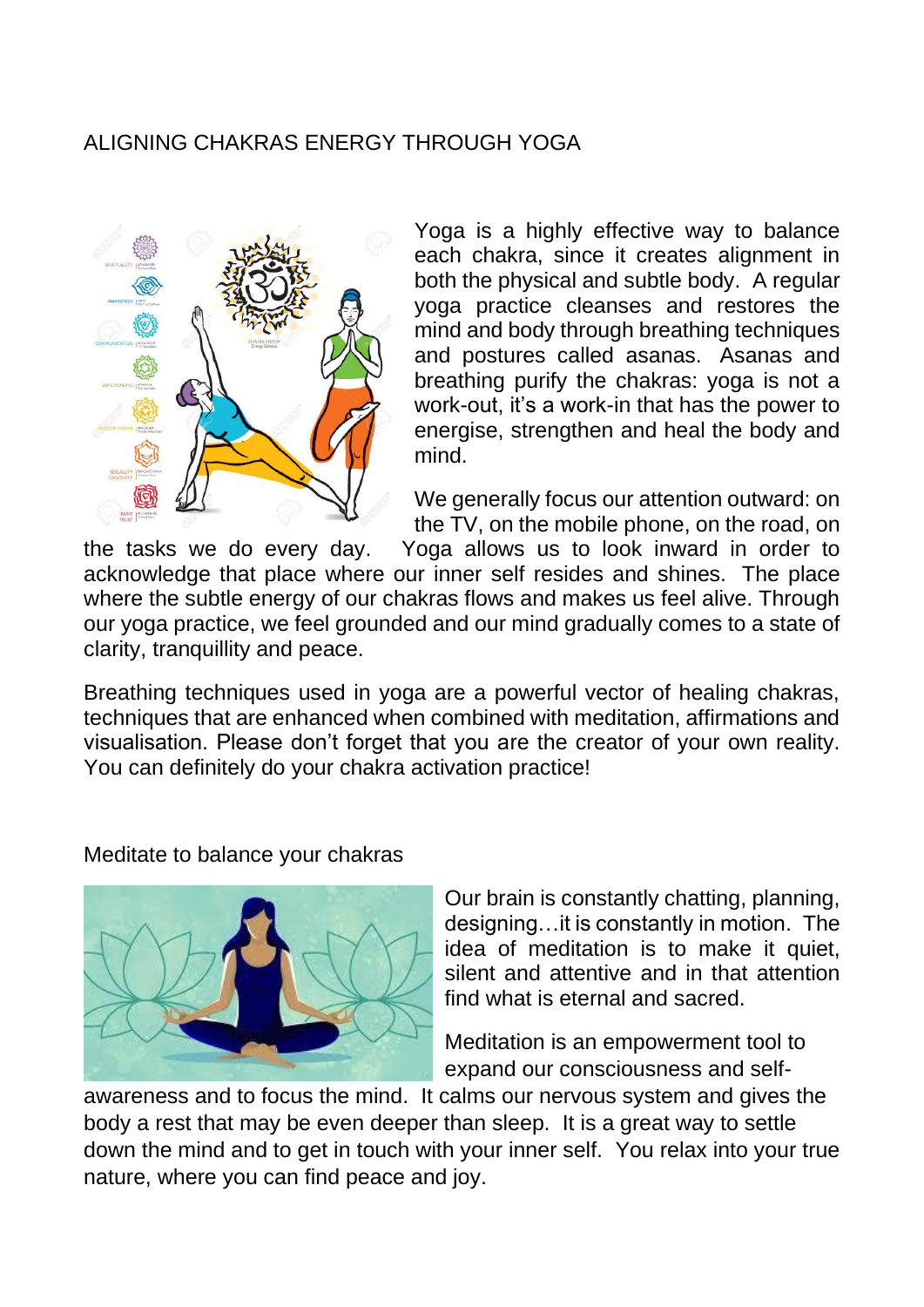However, meditation is not always for the purpose of moving into states of stillness. Meditation can also be used as a way to check in with ourselves and better direct our energy, such as the case of guided meditation, which allows you to be in conscious, present creation of yourself. Guided meditations, led by a trained professional, provide instruction on what to focus on, and uses guided imagery (such as imagining a healing light travelling up and down your spine, for instance), to enhance the experience. Both unguided and guided meditation facilitate a transformative inner experience.

Of course that healing through meditation may not be easy. At the beginning, knowing what to do or what to expect may be a real challenge. But meditation is not about doing anything right, it is about being in a state, finding tranquillity through relaxation of body and mind. Once your mind and body are accustomed to the process of meditation, you will get lots of positive change since it will greatly enhance your self-healing power. It will reduce your negative self-talk, strengthen your coping mechanisms, help you sleep well and connect with your highest, deepest wisdom, among many other benefits.

## **Visualisation**



Visualisation is the method of picturing positive images or ideas. It means that you can use your imagination to create the reality that you truly want: health, fulfilment, satisfying relationships, inner peace, a new home, a rewarding job, and the list goes on and on. Your goal may be on any level, physical, emotional, spiritual. You may picture yourself successfully managing a difficult situation,

After relaxing into a deep state of mind, visualise what you really want or need to achieve. Try to get a feeling in yourself that that is possible, experience as if it were already happening. If your desire and intention to make a change are clear, chances are good that you may find that change that you want. Set your goal, create a clear idea or picture of it, focus on it as often as you can, and think about it in an encouraging, positive way.

Meditation and visualisation can become an experience of meaningful growth. First you may practise them at specific times for specific goals. But as you get in the habit of using them and witnessing their huge benefits, you will notice that they become an integral part of your thinking process.

## **Affirmations**